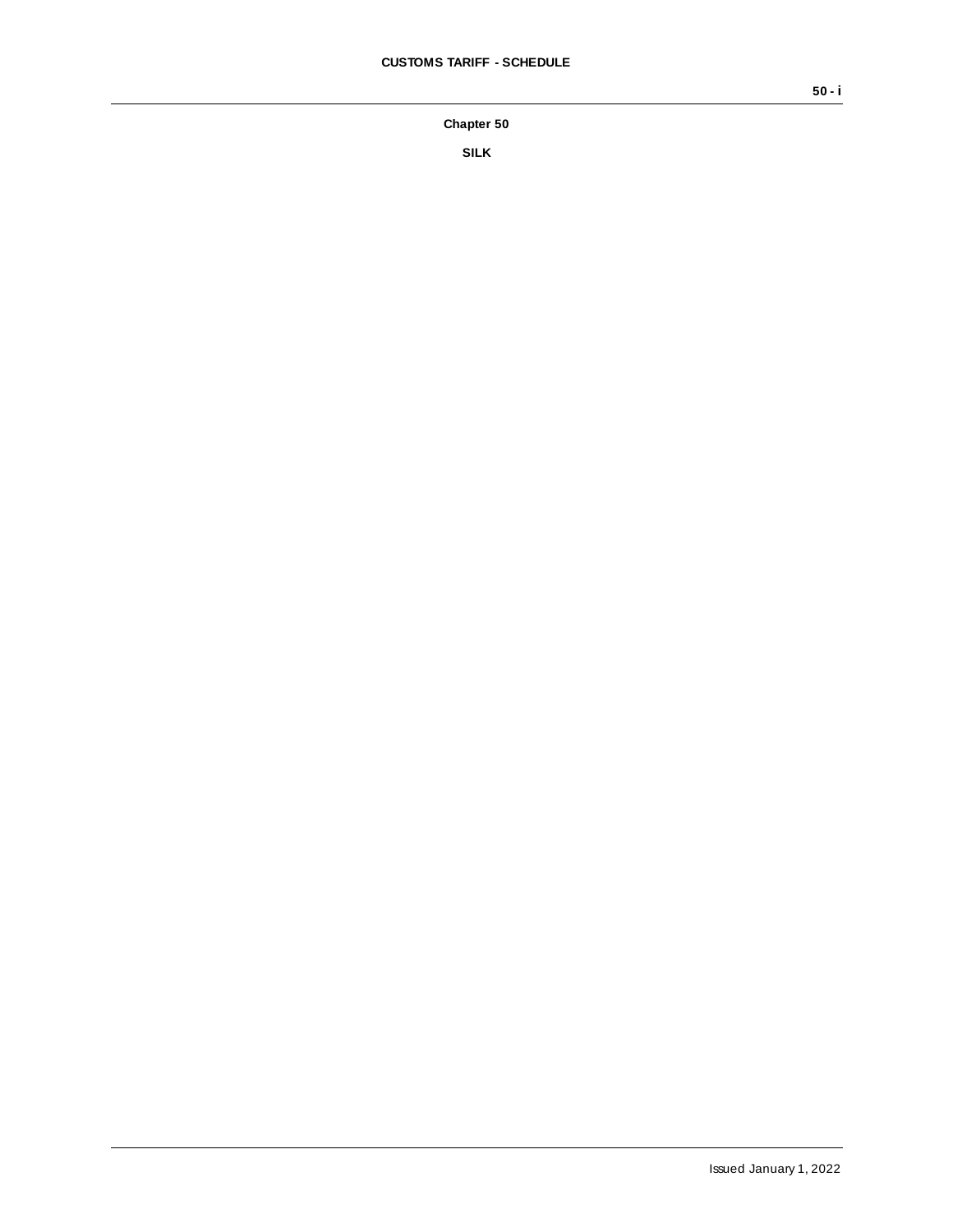## **CUSTOMS TARIFF - SCHEDULE**

| <b>Tariff</b><br>Item | SS | <b>Description of Goods</b>                                                                                     | Unit of<br>Meas. | <b>MFN</b><br><b>Tariff</b> | <b>Applicable</b><br><b>Preferential Tariffs</b>                                                                      |
|-----------------------|----|-----------------------------------------------------------------------------------------------------------------|------------------|-----------------------------|-----------------------------------------------------------------------------------------------------------------------|
|                       |    | 5001.00.00 00 Silk-worm cocoons suitable for reeling.                                                           | <b>KGM</b>       | Free                        | LDCT, GPT, UST, MXT,<br>CIAT, CT, CRT, IT, NT,<br>SLT, PT, COLT, JT, PAT,<br>HNT, KRT, CEUT, UAT,<br>CPTPT, UKT: Free |
|                       |    | 5002.00.00 00 Raw silk (not thrown).                                                                            | KGM              | Free                        | LDCT, GPT, UST, MXT,<br>CIAT, CT, CRT, IT, NT,<br>SLT, PT, COLT, JT, PAT,<br>HNT, KRT, CEUT, UAT,<br>CPTPT, UKT: Free |
|                       |    | 5003.00.00 00 Silk waste (including cocoons unsuitable for reeling, yarn waste and<br>garnetted stock).         | KGM              | Free                        | LDCT, GPT, UST, MXT,<br>CIAT, CT, CRT, IT, NT,<br>SLT, PT, COLT, JT, PAT,<br>HNT, KRT, CEUT, UAT,<br>CPTPT, UKT: Free |
|                       |    | 5004.00.00 00 Silk yarn (other than yarn spun from silk waste), not put up for retail<br>sale.                  | KGM              | Free                        | LDCT, GPT, UST, MXT,<br>CIAT, CT, CRT, IT, NT,<br>SLT, PT, COLT, JT, PAT,<br>HNT, KRT, CEUT, UAT,<br>CPTPT, UKT: Free |
|                       |    | 5005.00.00 00 Yarn spun from silk waste, not put up for retail sale.                                            | <b>KGM</b>       | Free                        | LDCT, GPT, UST, MXT,<br>CIAT, CT, CRT, IT, NT,<br>SLT, PT, COLT, JT, PAT,<br>HNT, KRT, CEUT, UAT,<br>CPTPT, UKT: Free |
|                       |    | 5006.00.00 00 Silk yarn and yarn spun from silk waste, put up for retail sale; silk-worm<br>gut.                | KGM              | Free                        | LDCT, GPT, UST, MXT,<br>CIAT, CT, CRT, IT, NT,<br>SLT, PT, COLT, JT, PAT,<br>HNT, KRT, CEUT, UAT,<br>CPTPT, UKT: Free |
| 50.07                 |    | Woven fabrics of silk or of silk waste.                                                                         |                  |                             |                                                                                                                       |
|                       |    | 5007.10.00 00 - Fabrics of noil silk                                                                            | KGM              | Free                        | LDCT, GPT, UST, MXT,<br>CIAT, CT, CRT, IT, NT,<br>SLT, PT, COLT, JT, PAT,<br>HNT, KRT, CEUT, UAT,<br>CPTPT, UKT: Free |
|                       |    | 5007.20.00 00 -Other fabrics, containing 85% or more by weight of silk or of silk waste<br>other than noil silk | KGM              | Free                        | LDCT, GPT, UST, MXT,<br>CIAT, CT, CRT, IT, NT,<br>SLT, PT, COLT, JT, PAT,<br>HNT, KRT, CEUT, UAT,<br>CPTPT, UKT: Free |